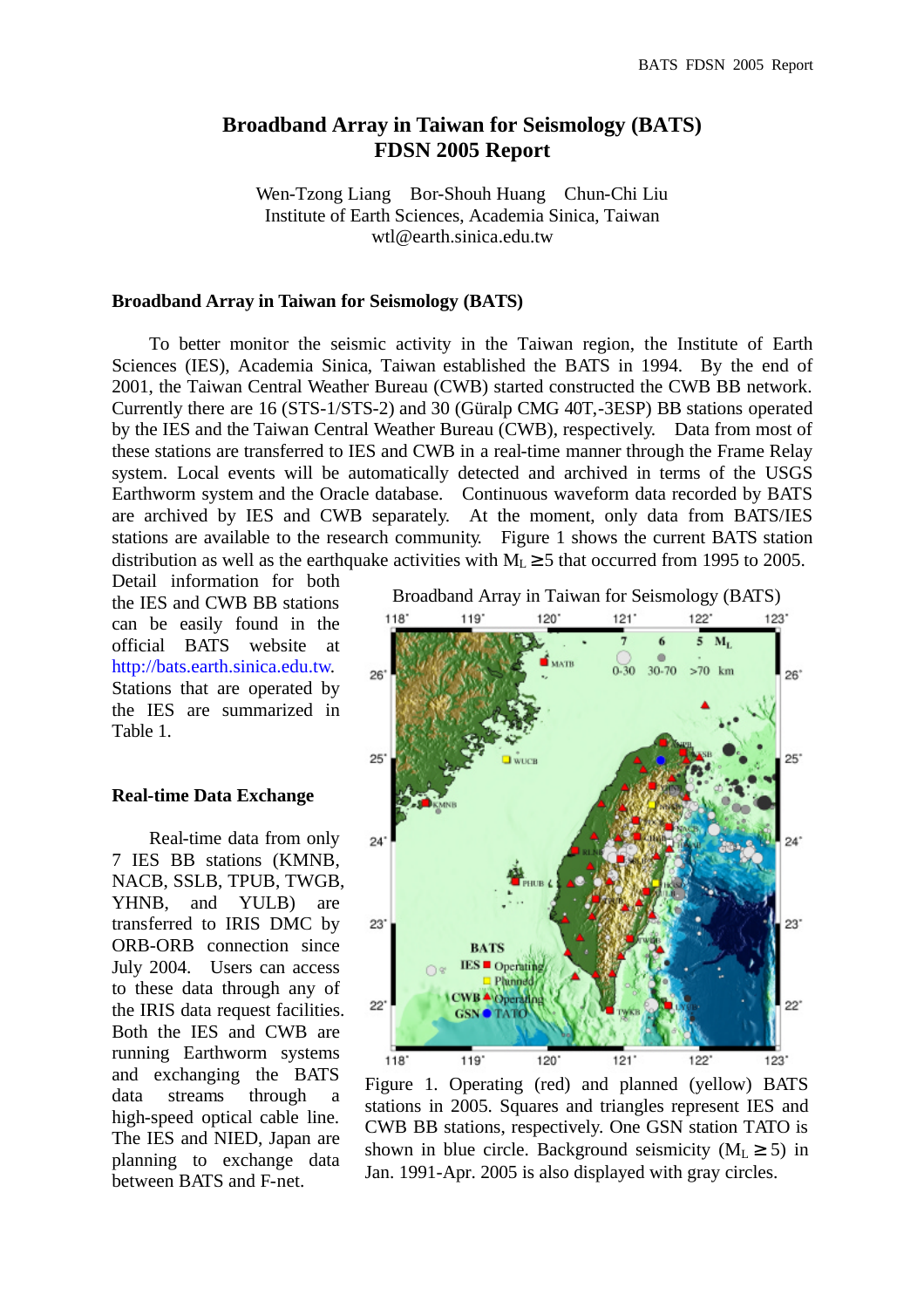| <b>Station</b> | <b>Location</b> | Lat.    | Long.    | Elev.     | <b>Geology</b>      | Equip.      | <b>Operating</b> |
|----------------|-----------------|---------|----------|-----------|---------------------|-------------|------------------|
| <b>ANPB</b>    | Anbu            | 25.1865 | 121.5202 | 825       | Andesite            | STS2/Q330   | 970618~          |
| <b>HWAB</b>    | Hualien         | 23.9770 | 121.6050 | 20        | Alluvial            | STS2/Q4120  | 971103~000215    |
| <b>KMNB</b>    | Kinmen          | 24.4638 | 118.3884 | 43        | Granite             | STS2/Q4120  | 980205~          |
| <b>LYUB</b>    | Lanyu           | 22.0017 | 121.5840 | 40        | Andesite            | STS2/Q4120  | 970813~980716    |
| <b>LYUB</b>    | Lanyu           | 22.0387 | 121.5500 | 324       | Andesite            | STS2/4120   | $980716-$        |
| <b>MATB</b>    | Matsu           | 26.1515 | 119.9456 | 75        | Granite             | STS2/Q4120  | $000625-$        |
| <b>NACB</b>    | Ninganchiao     | 24.1738 | 121.5947 | 130       | Marble              | STS2/Q330   | 950727~          |
| <b>PHUB</b>    | Penghu          | 23.5133 | 119.5720 | 15        | <b>Basalt</b>       | STS2/Q330   | $020515-$        |
| <b>SSLB</b>    | Suanglung       | 23.7875 | 120.9540 | 450       | Sandstone           | STS2/Q4120  | 960604~          |
| <b>TDCB</b>    | Techi           | 24.2531 | 121.1583 | 1295      | Slate               | STS1/Q680   | 960315~          |
| <b>TPUB</b>    | Dapu            | 23.3005 | 120.6296 | 370       | Siltstone           | STS2/Q4120  | $950323-$        |
| <b>TWGB</b>    | Taitung         | 22.8176 | 121.0799 | 195       | Meta-Sandstone      | STS2/Q4120  | 941006~          |
| <b>TWKB</b>    | Kenting         | 21.9406 | 120.8125 | 90        | Sandy Shale         | STS2/Q680   | 941108~          |
| <b>WFSB</b>    | Wufenshan       | 25.0710 | 121.7810 | 100       | Siltstone           | STS2/Q4120  | 971023~          |
| <b>YHNB</b>    | Yeheng          | 24.6697 | 121.3757 | 775       | Slate               | STS2/Q330   | $021003 -$       |
| <b>YULB</b>    | Yuli            | 23.3924 | 121.2973 | 295       | <b>Black Schist</b> | STS2/Q330   | $000215-$        |
| <b>RLNB</b>    | Erlin           | 23.864  | 120.281  | 40        | Sediment            | CMT3TB/Q330 | $040625 -$       |
| <b>HGSD</b>    | Houtzshan       | 23.4921 | 121.4239 | 94        | NA                  | CMT3TB/Q330 | 04               |
| <b>CHGB</b>    | Chinging        | 24.0602 | 121.1740 |           | NA                  | STS2/Q330   | 050802~          |
| <b>NNSB</b>    | Nanshan         | 24.4400 | 121.3728 | <b>NA</b> | NA                  | NA          | NA               |
| <b>WUCB</b>    | Wuchiu          | 24.988  | 119.453  | <b>NA</b> | <b>NA</b>           | <b>NA</b>   | <b>NA</b>        |

Table 1. Summary of the BATS/IES stations.

#### **Data Distribution Mechanisms**

Continuous BATS/IES waveform data from 1996 to 6 months before present are open to the public through the NINJA data request system at BATS website. In addition to those 7 stations that have been transferred to IRIS DMC (see the previous section), all the BATS/IES waveform data archived 1.5 years ago is also ready for access through IRIS request facilities.

# **Taiwan CMT Solutions**

One of the main tasks of the BATS is to help depict the seismogenic structures in the Taiwan region. Until the end of 2004, the BATS Data Center has reported 1000 final CMT solutions for earthquakes ( $M<sub>L</sub> \ge 4$ ) occurred in the Taiwan region from July 1995 (Fig. 2). The Taiwan CMT catalog database is on-line for access at http://bats.earth.sinica.edu.tw.

## **Portable Units**

In 2004 and 2005, the BATS joined a PASSCAL project, Hi-CLIMB, to deploy 16 portable units as lateral stations in Tibet.